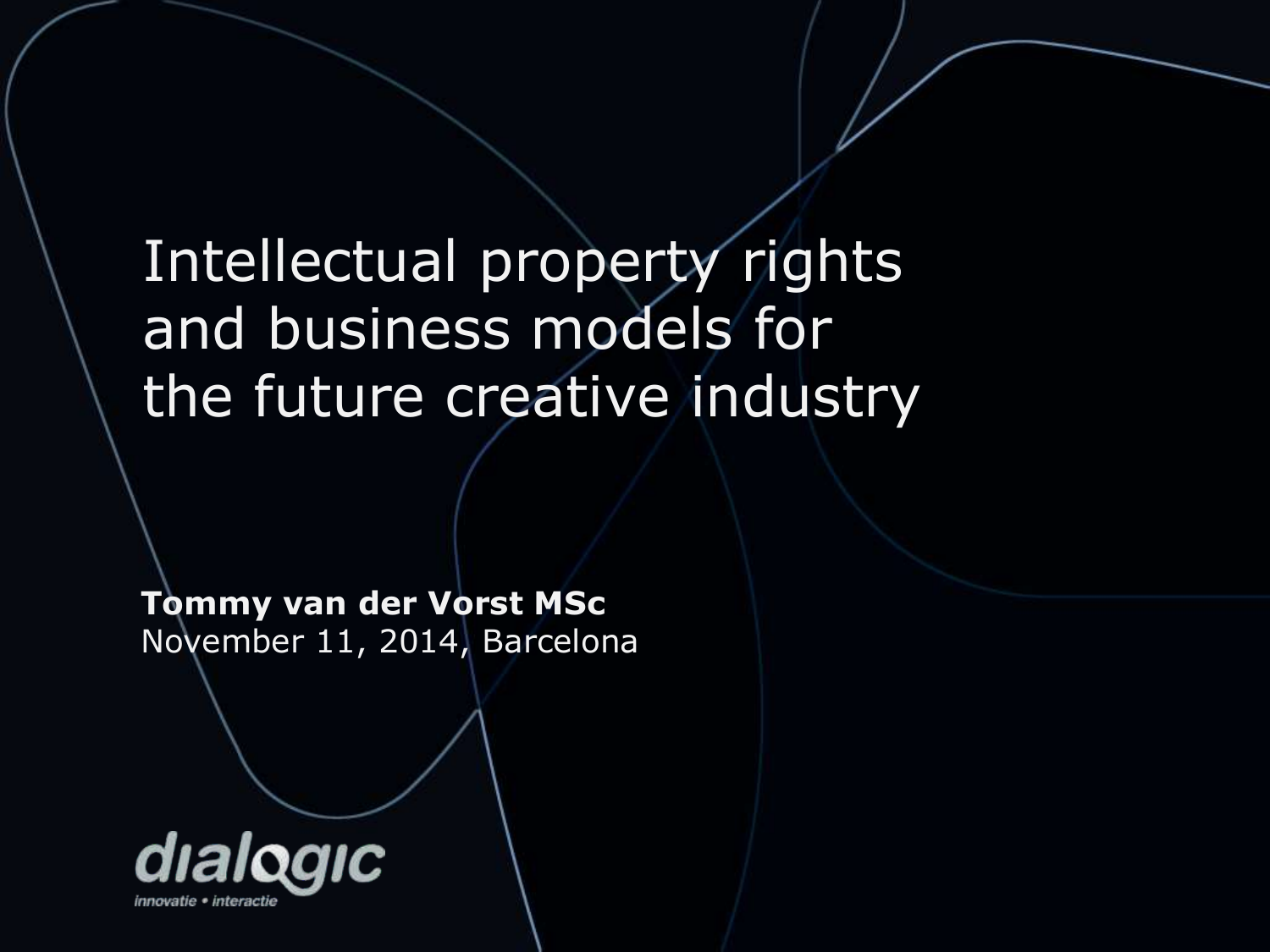What is intellectual property?

# **A product of creativity**



Must be *novel* (i.e. not plagiarized or pre-existing)





R*esult of a creative process*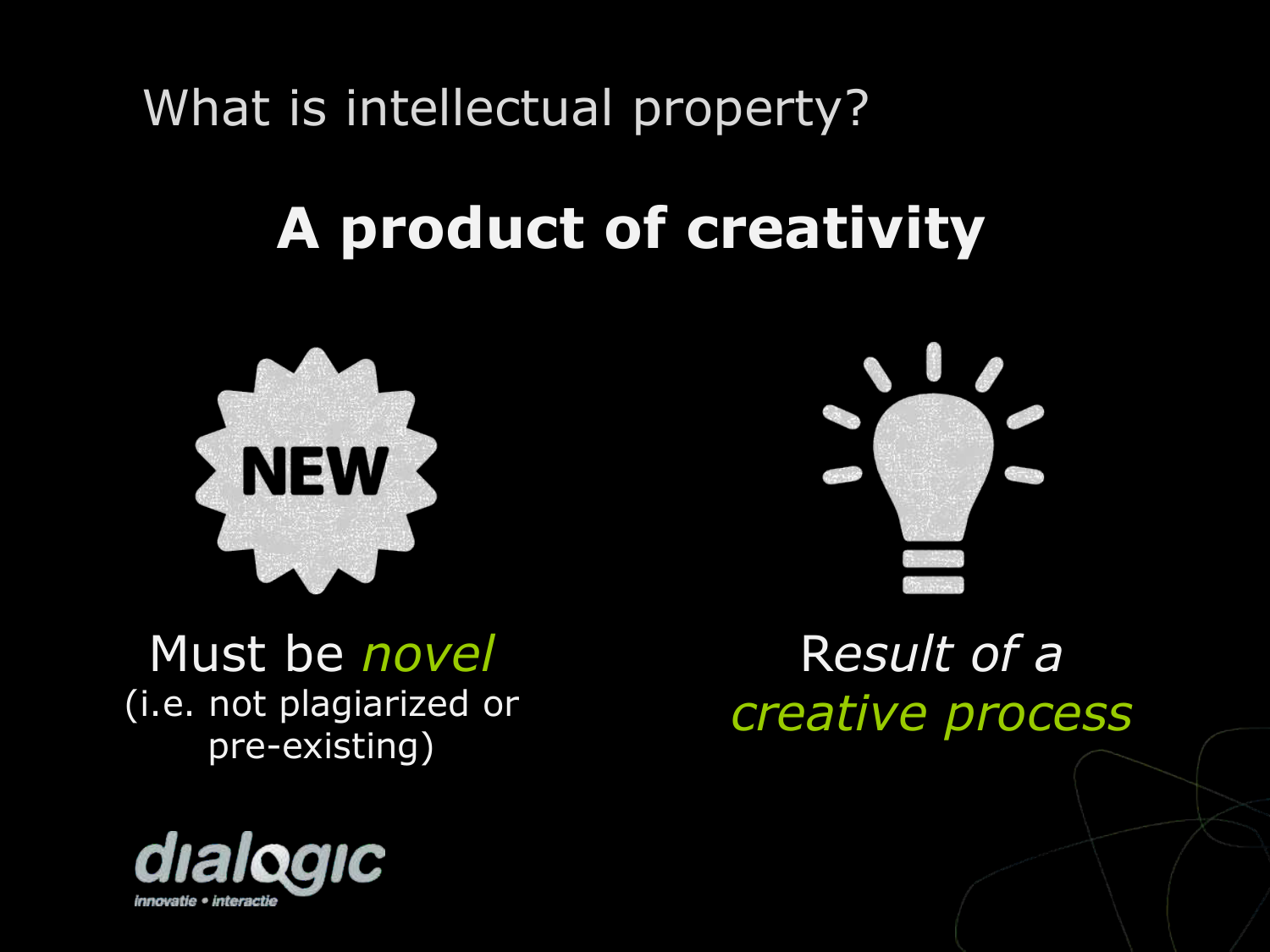# Types of intellectual property rights

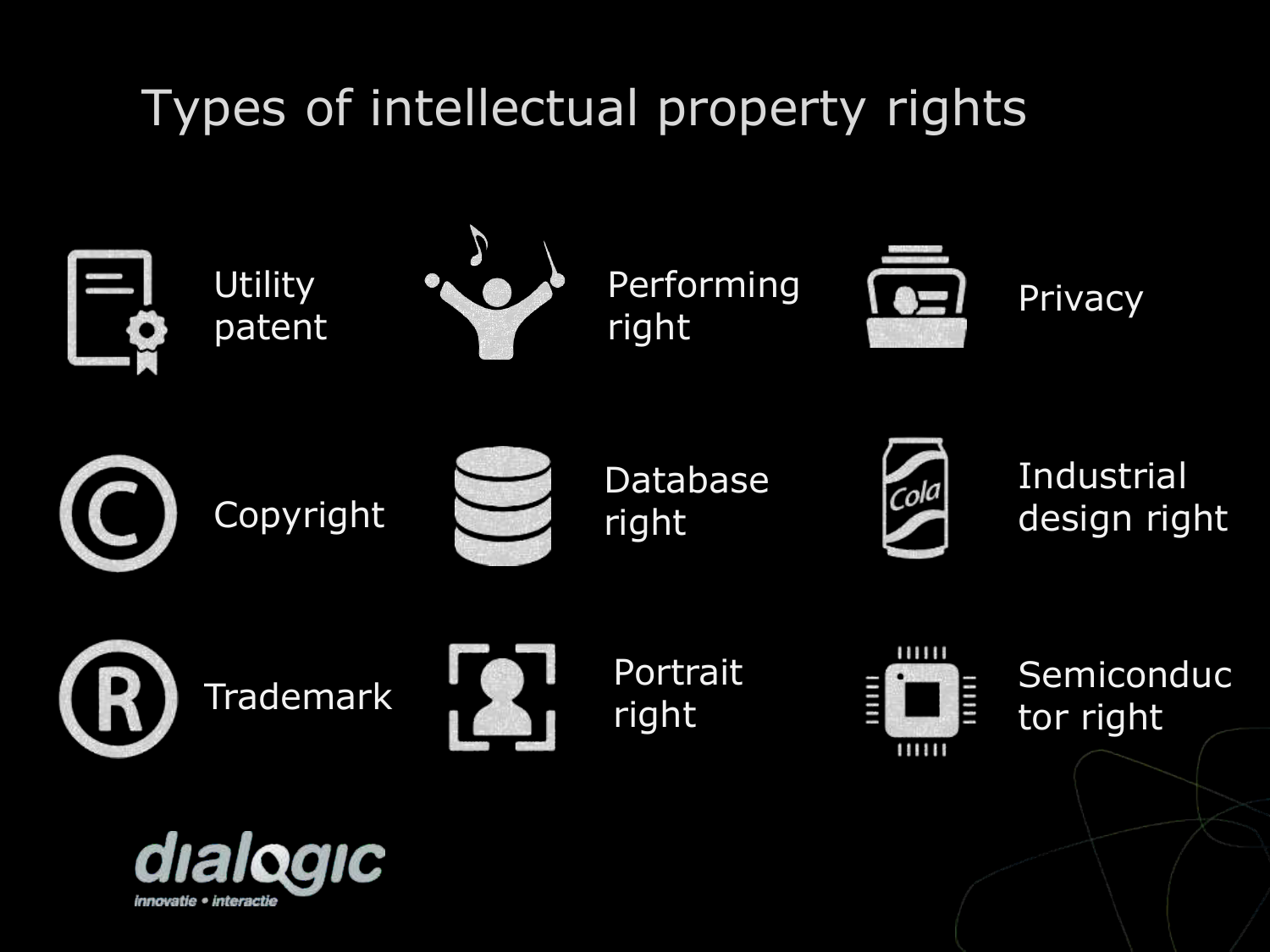#### Two components of IPR

Intellectual property is, by its nature, a public good. IPR is necessary in order to:



**Economic**: Prevent free-riders Remunerate R&D investments Incentivize production of IP



#### **Moral**:

- Attribution to artist/inventor
- Control dissemination

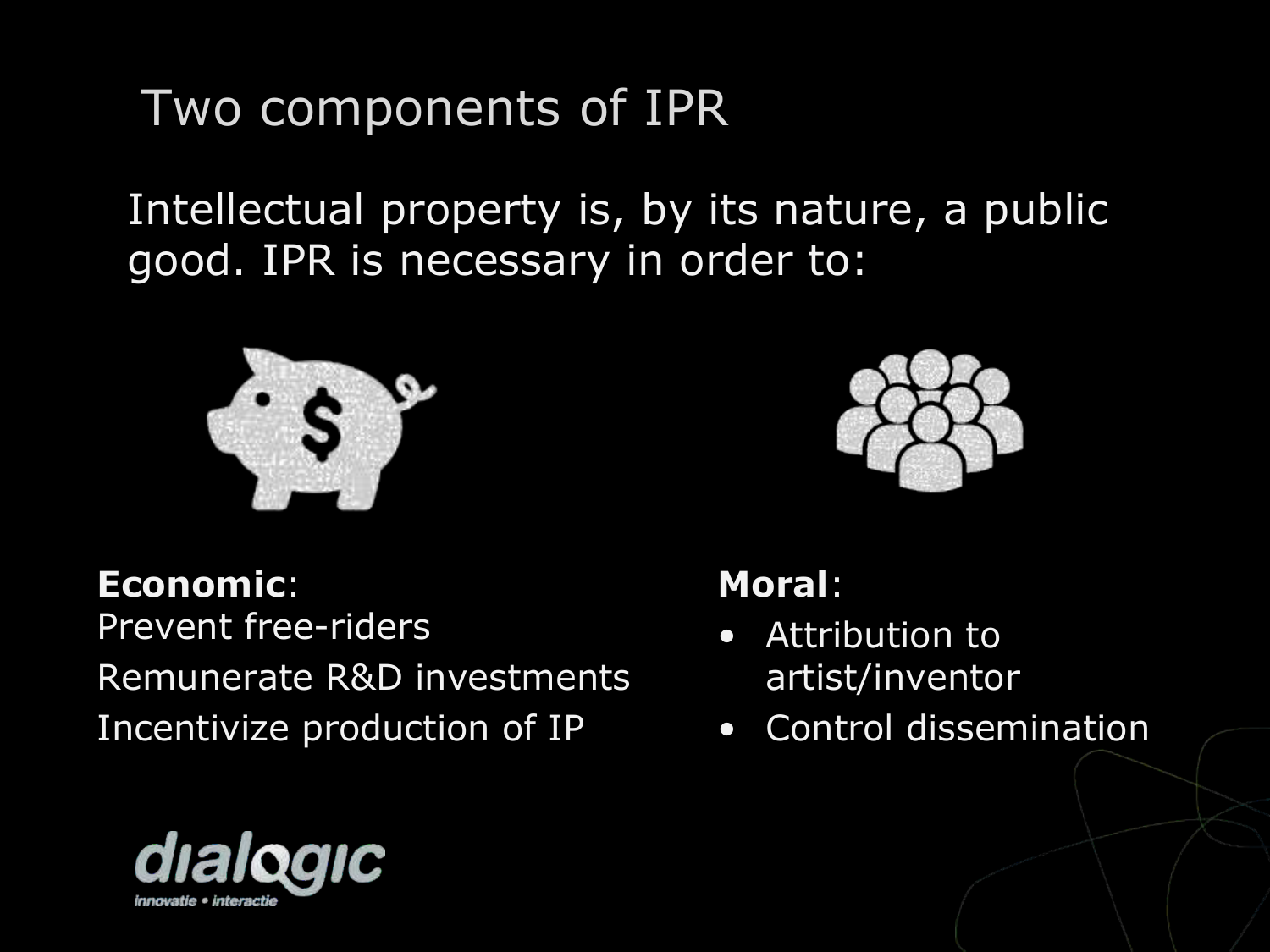## Trade off

Artists want to perform and share...



...but also make some money (to keep performing and sharing)

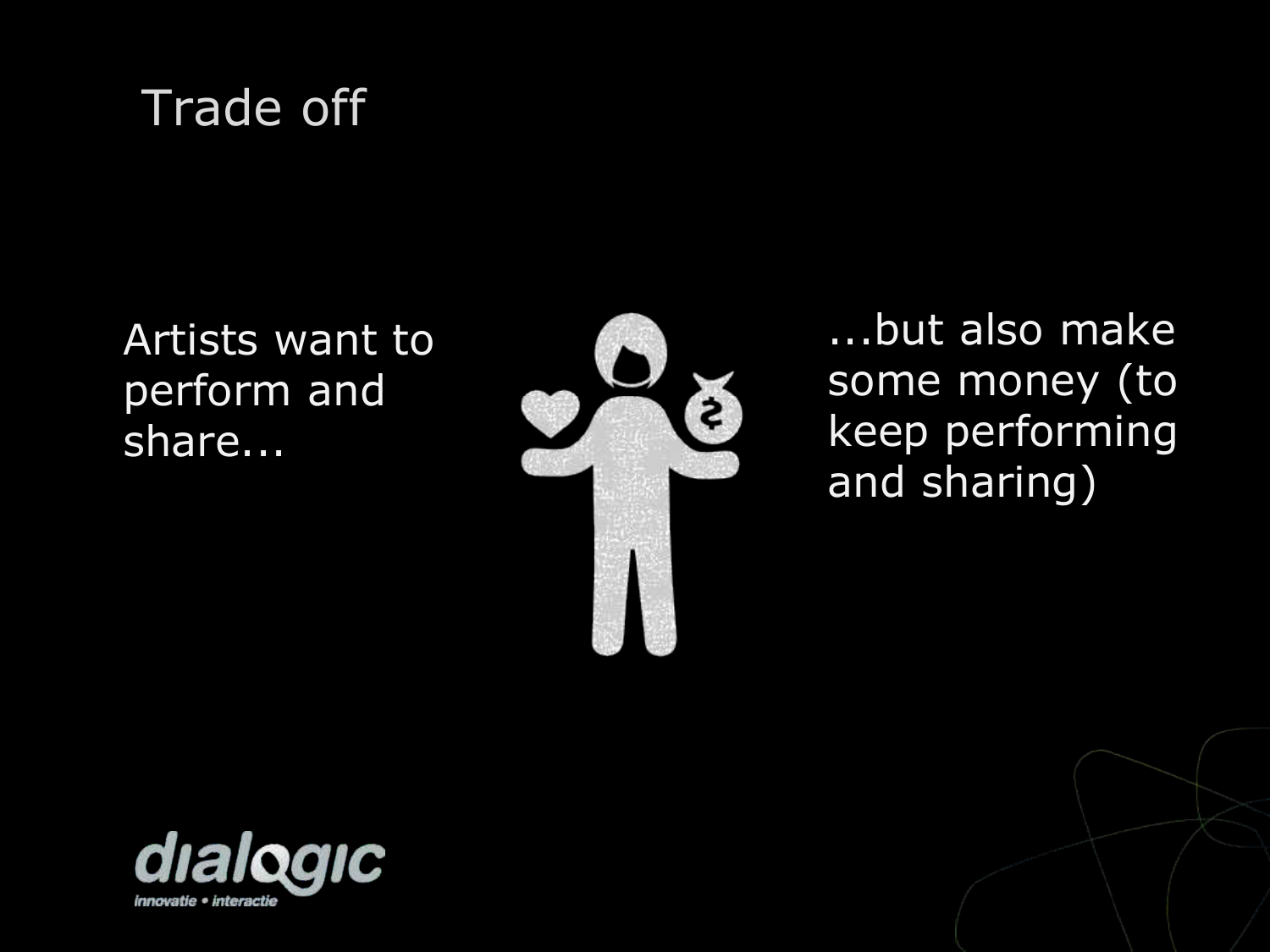### The Future Creative Industry



Distributed Co-creation



Share source materials



Distributed performance



Innovative technologies





Creative Ring



Customized content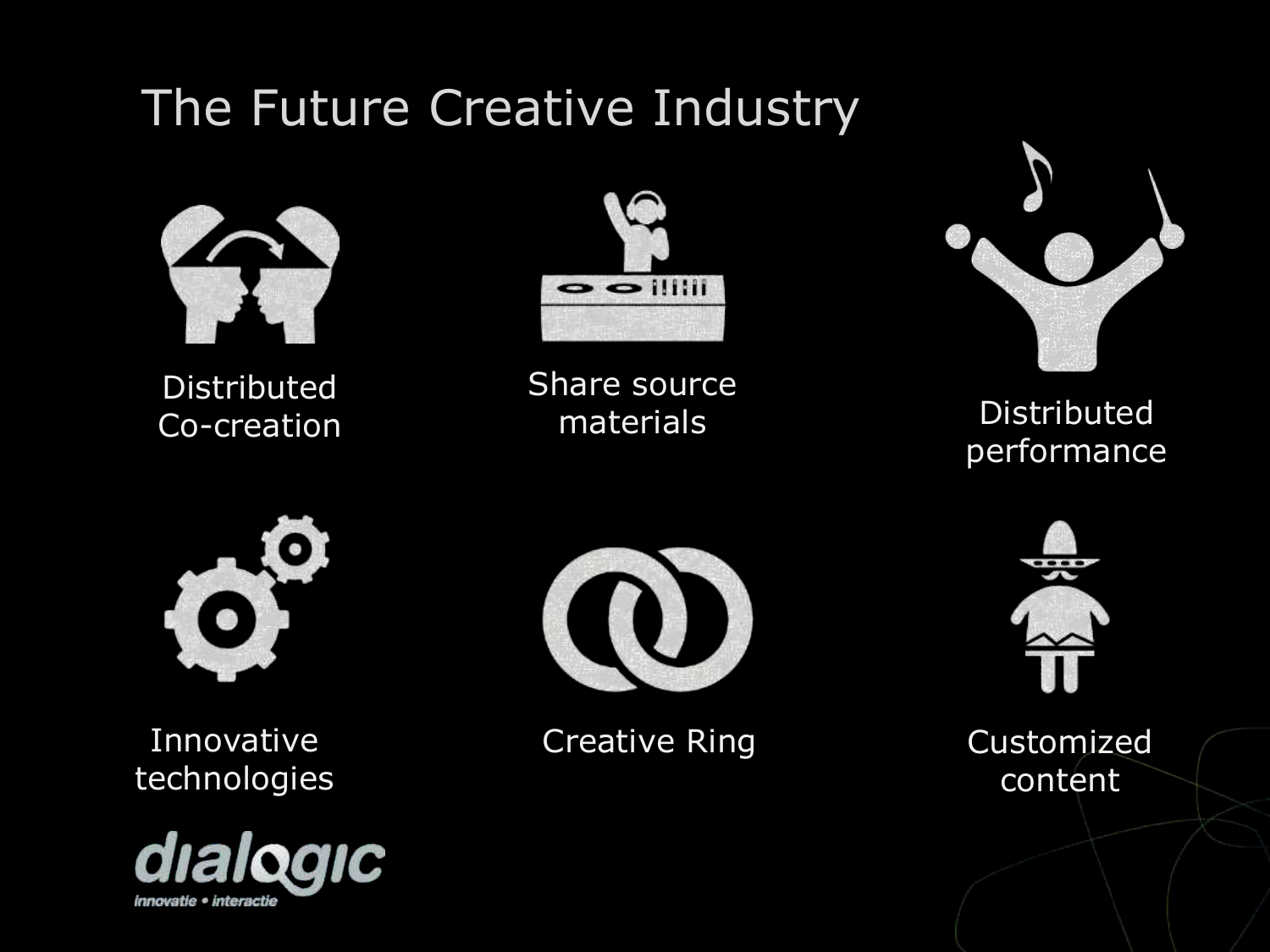### IPR issues in the Future CI

- **Cross-medial cross-IPR types** Suddenly you need to deal with software licenses in your music project
- **• 'Distributed' → cross-legislations.** Even small differences in legislation make using IP-protected content between countries difficult.
- **'Co-creation' Co-owners of IPR?** Who owns what?
- **Privacy and security**
- **Business modeling: how do you still make money if everything is shared?**

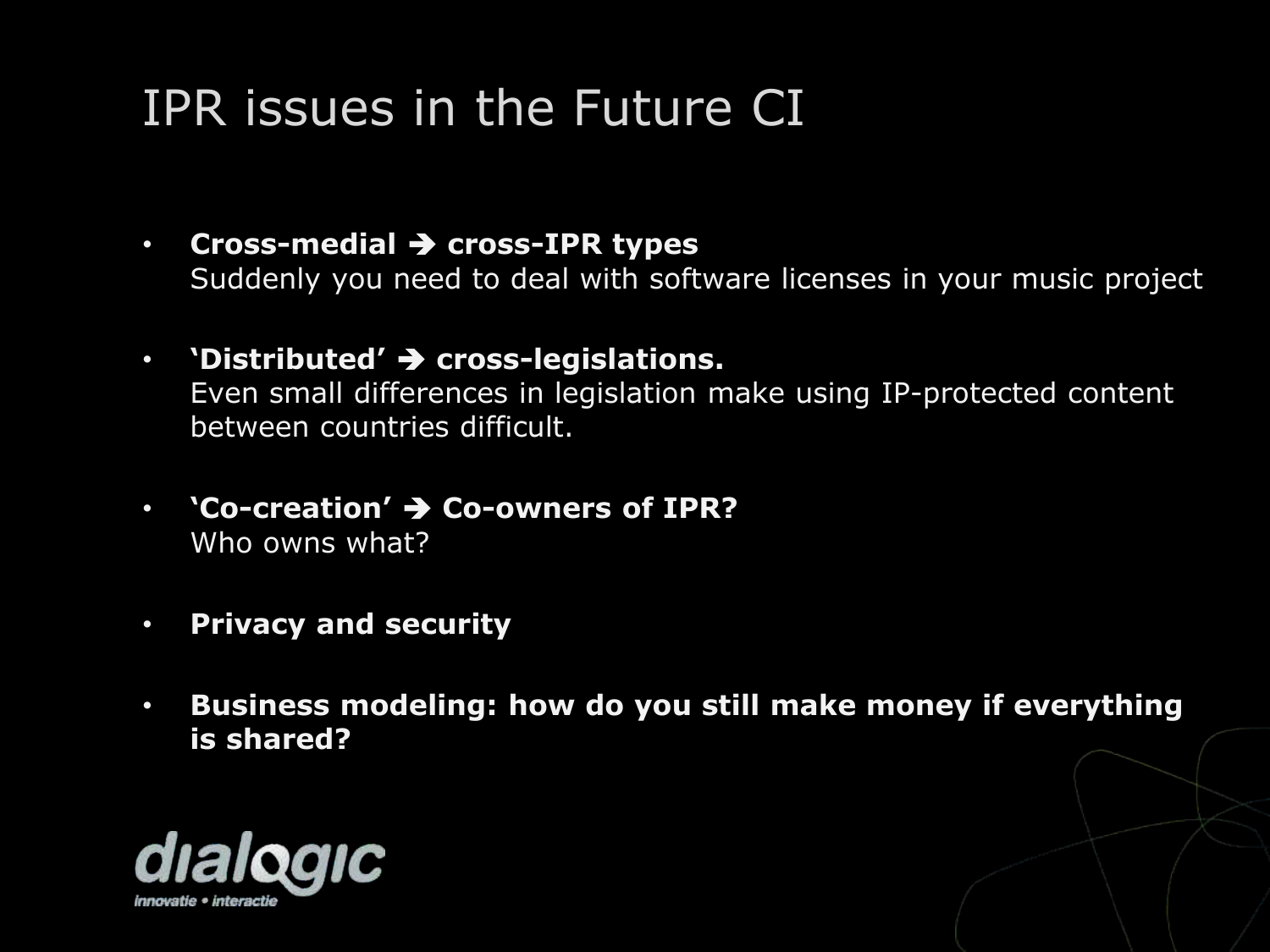## Primary revenue streams through IPR

Artists make money by directly monetizing their IP with IPR:

- You own copyright on something, and you are the one to exploit it
	- Ex: paintings, photos, small-scale music productions
- Someone else has your rights, and monetizes your work
	- Ex: traditional music industry
- You license some of your rights to someone else, who monetizes your work
	- Ex: spin-offs

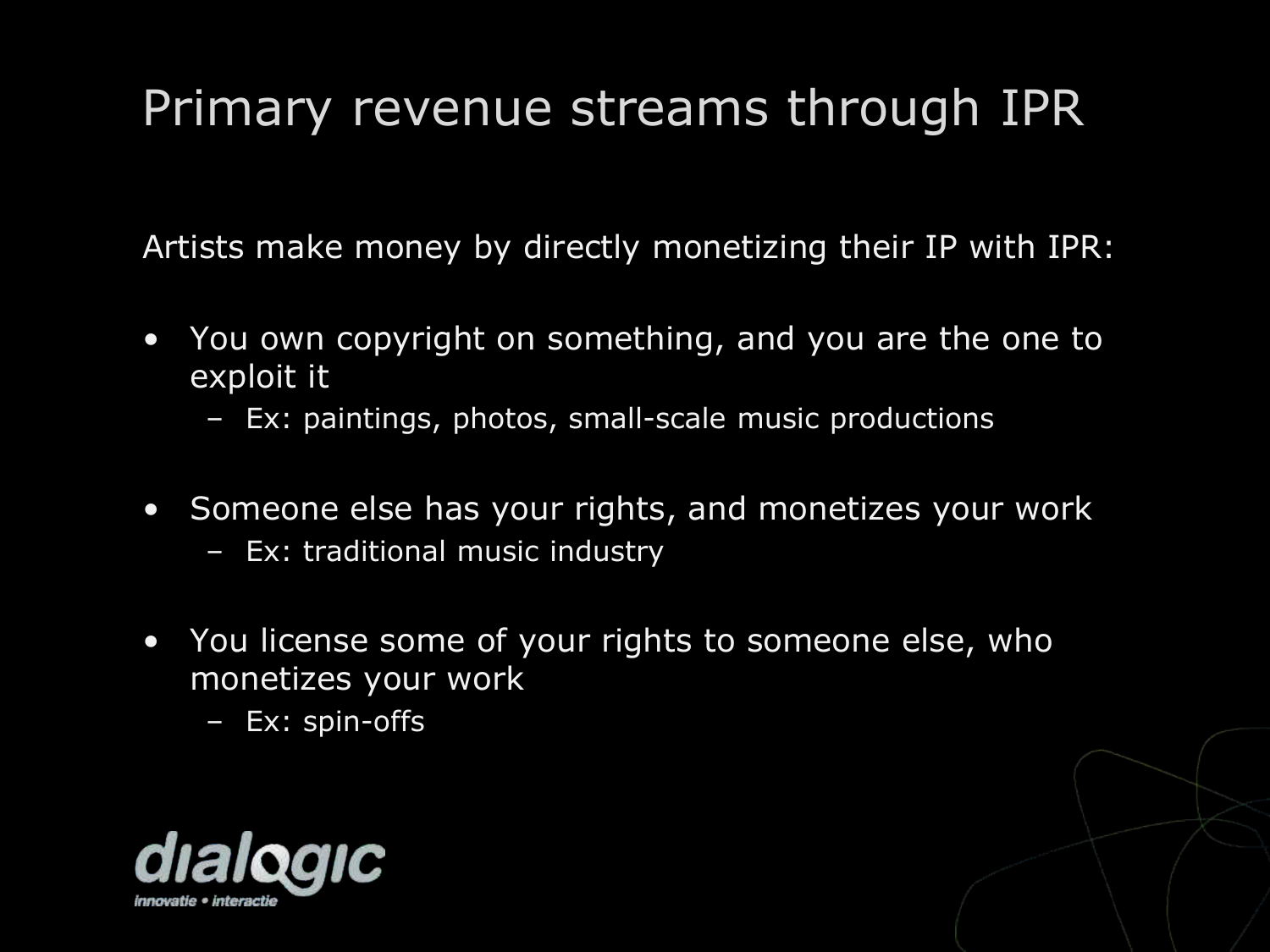#### Secondary revenue streams

Artists make money indirectly through *appropriation* of something else in the value chain. Give away your work for free, but...

#### • **Monetize other things**

Ex: famous artist also has fashion line

#### • **Monetize on customizations of it**

• Ex: software developers

#### • **Monetize on the full version**

- Ex: icon designers
- **Put in advertisements**
- ...

These could be much more interesting than the direct streams!

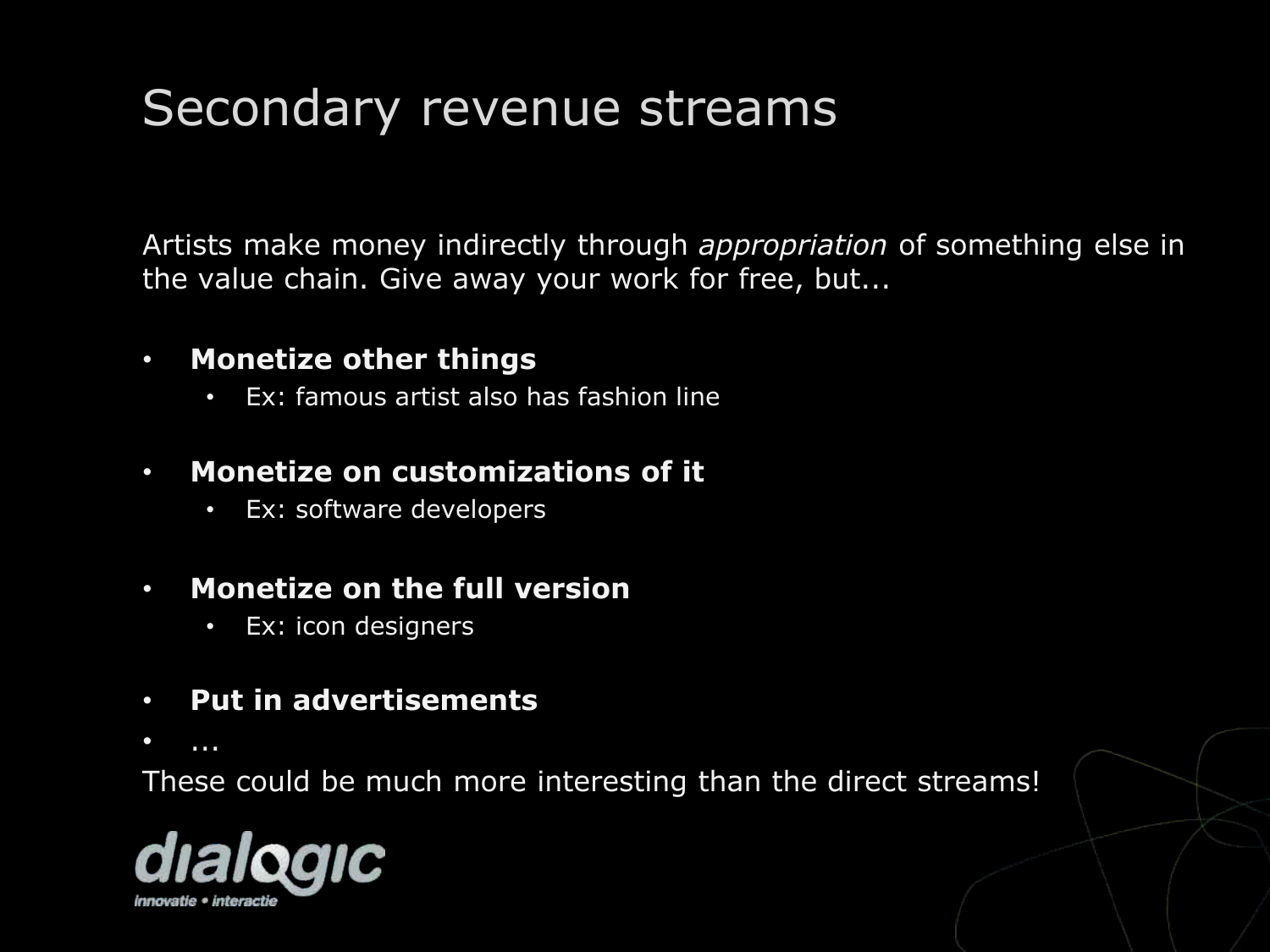# Appropriation (or 'soft IPR')

#### **Q: How to retain value in a (more or less) open ecosystem?**

- Installed base
- Secrecy
- Owning crucial IPR
	- On content
	- On platform workings (e.g. to prevent others to create a platform)

(Some of the above is onlyrelevant for specific types of IP such as software)



- Lock-ins
	- *De facto* standardization (file formats etc.)
	- Sunk cost
- Being the first
	- Strength in complements
		- Brand name & reputation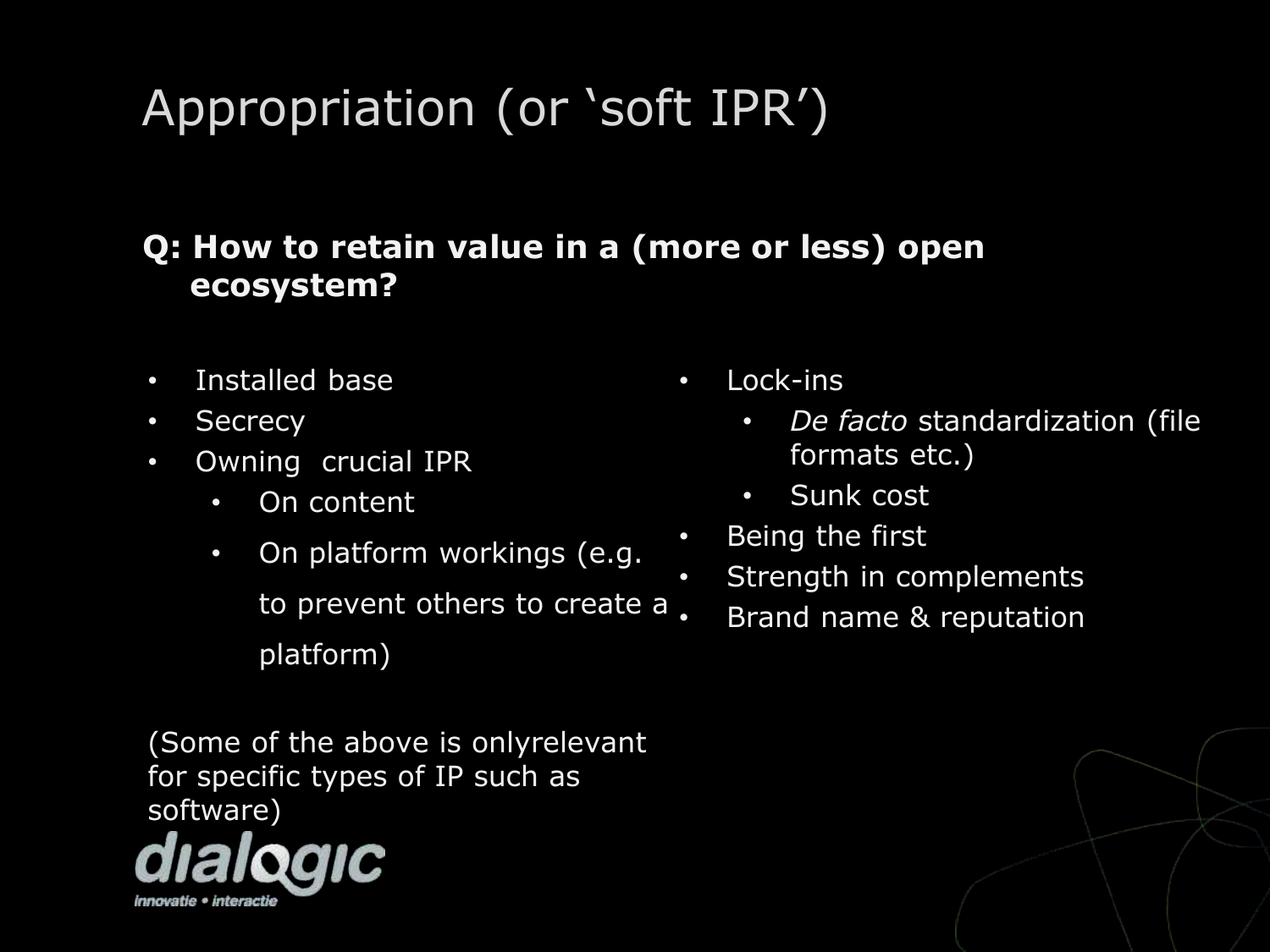# Something needs to change

#### **Current CI**

- Primary revenue stream through IPR
- Default is to protect
- Sharing, cocreation difficult



#### **Future CI**

- Secondary revenue streams more important
- Default is to share
- Sharing, cocreation should be easy

#### **How can the creative ring enable this? (=SPECIFI WP7)**

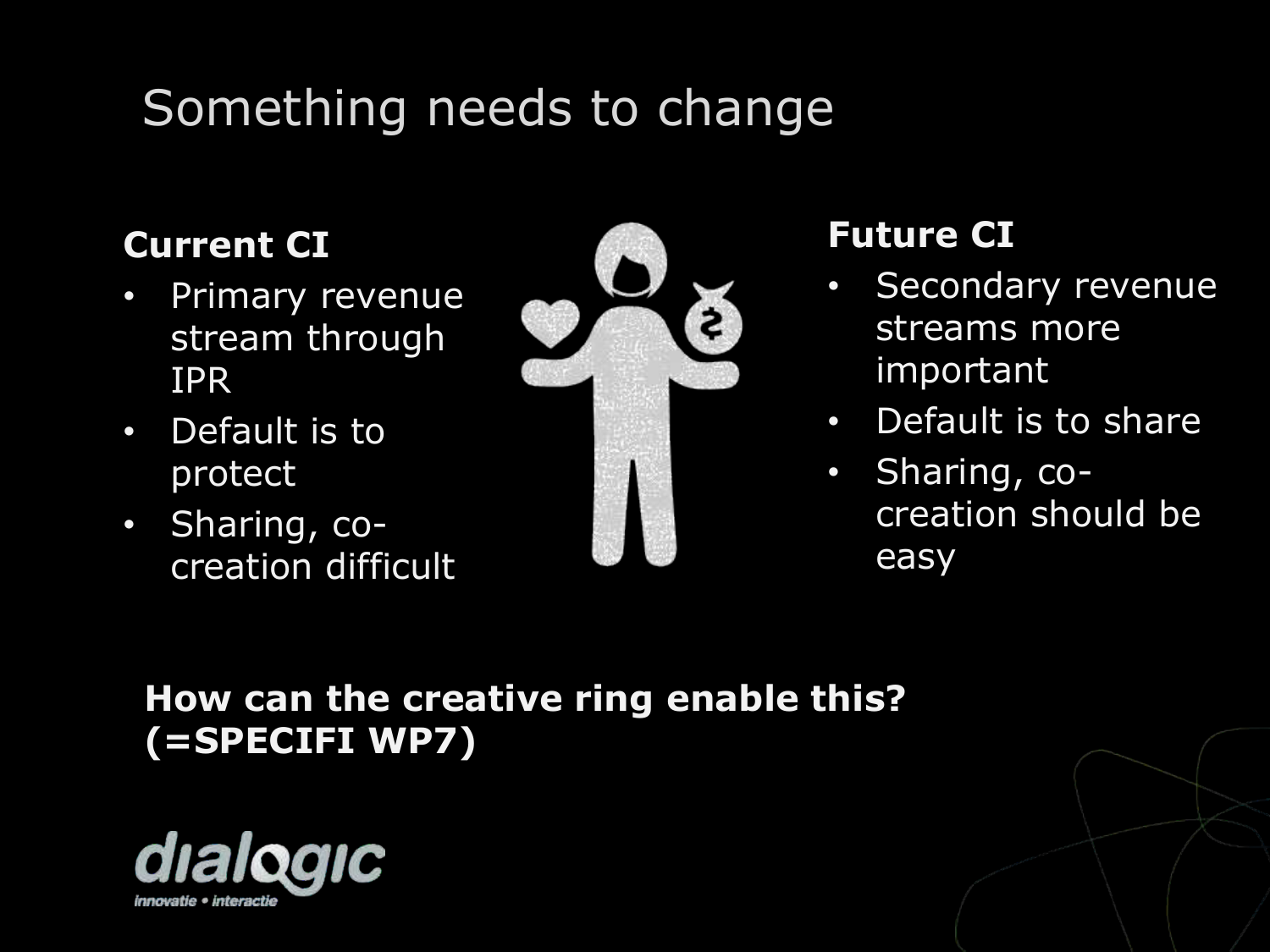### Idea 1: a common IPR framework

The creative ring provides:

• A common set of IPR license models. 'Default' set, does not preclude extra licensing deals outside CR



- Templates for license agreements, contracts, etc.
- Guidelines on attribution

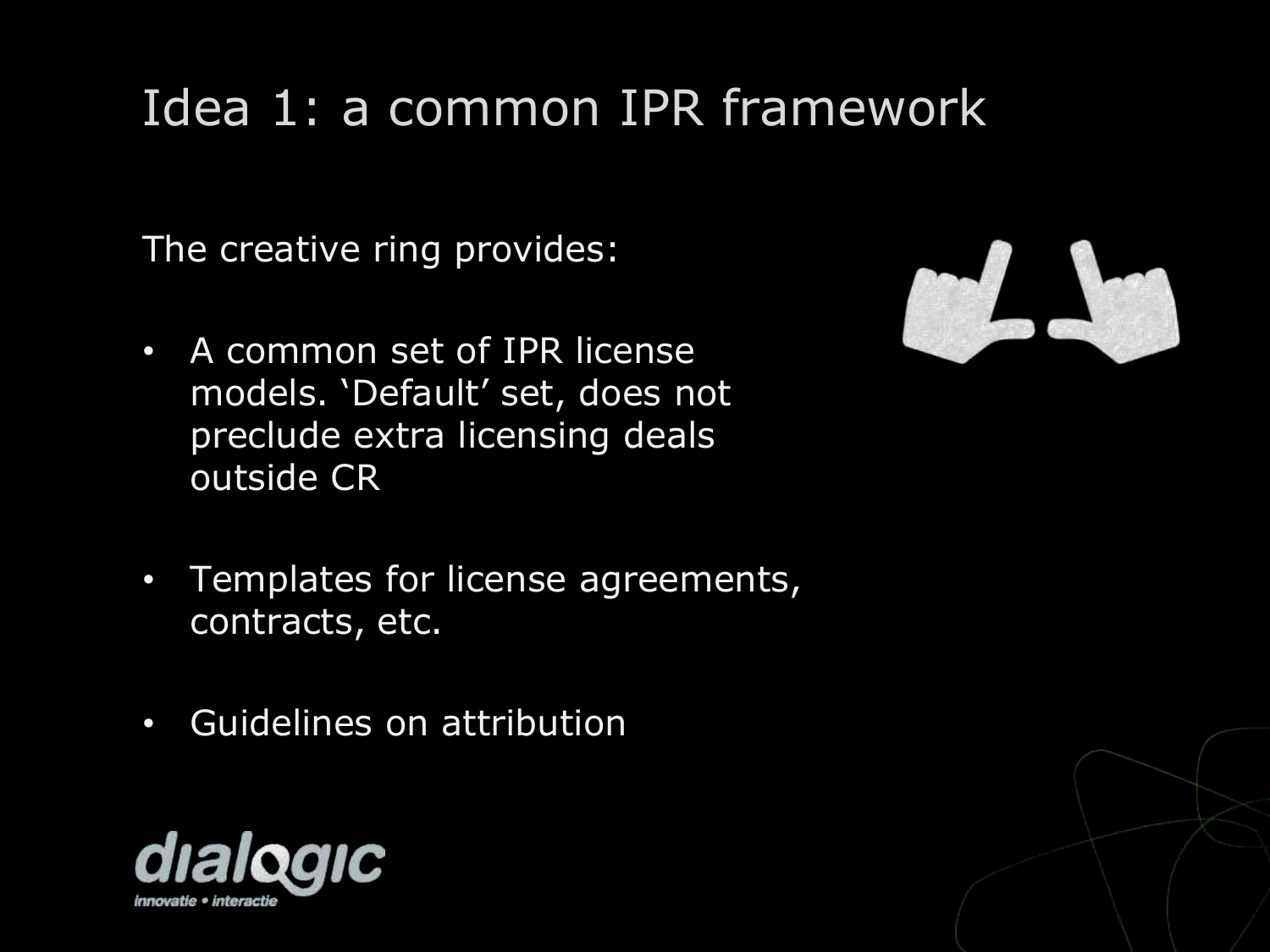#### Idea 2: creative IP market

The creative ring acts as a broker of content (a sort of 'online store') under coherent conditions:



- Different models for remuneration
- Problem: how to value creative works?
	- Let the market decide
	- Common pricing / guidelines

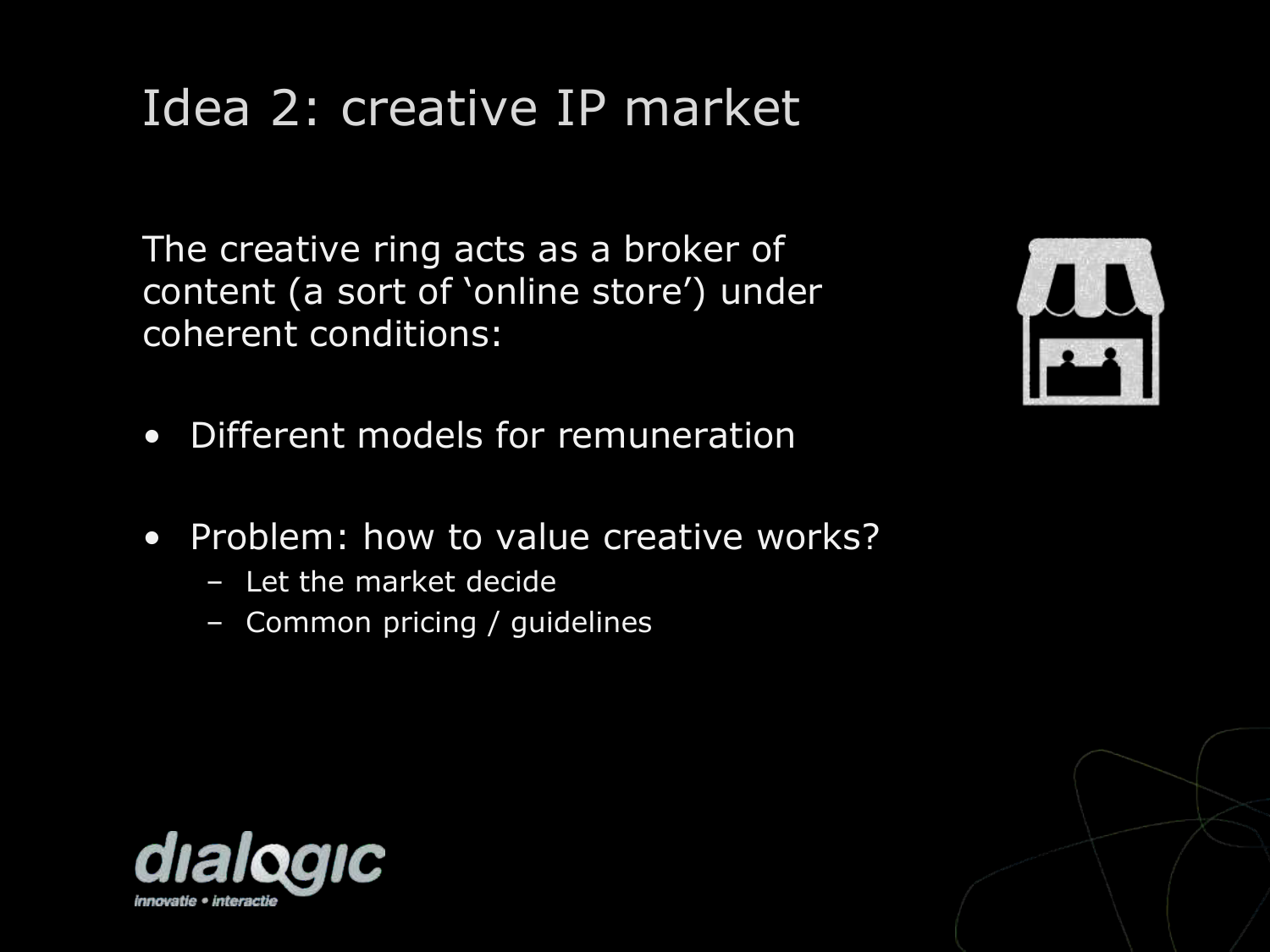## Idea 3: a creative pool

Like 'patent pools', only for the creative industry

- Artists 'donate' their work to the pool
- In turn, artists can use work from the pool (those who don't donate cannot)
- Different possible models for remuneration
- Problem: how to value creative works?
- What can and can't you do with content from the pool?

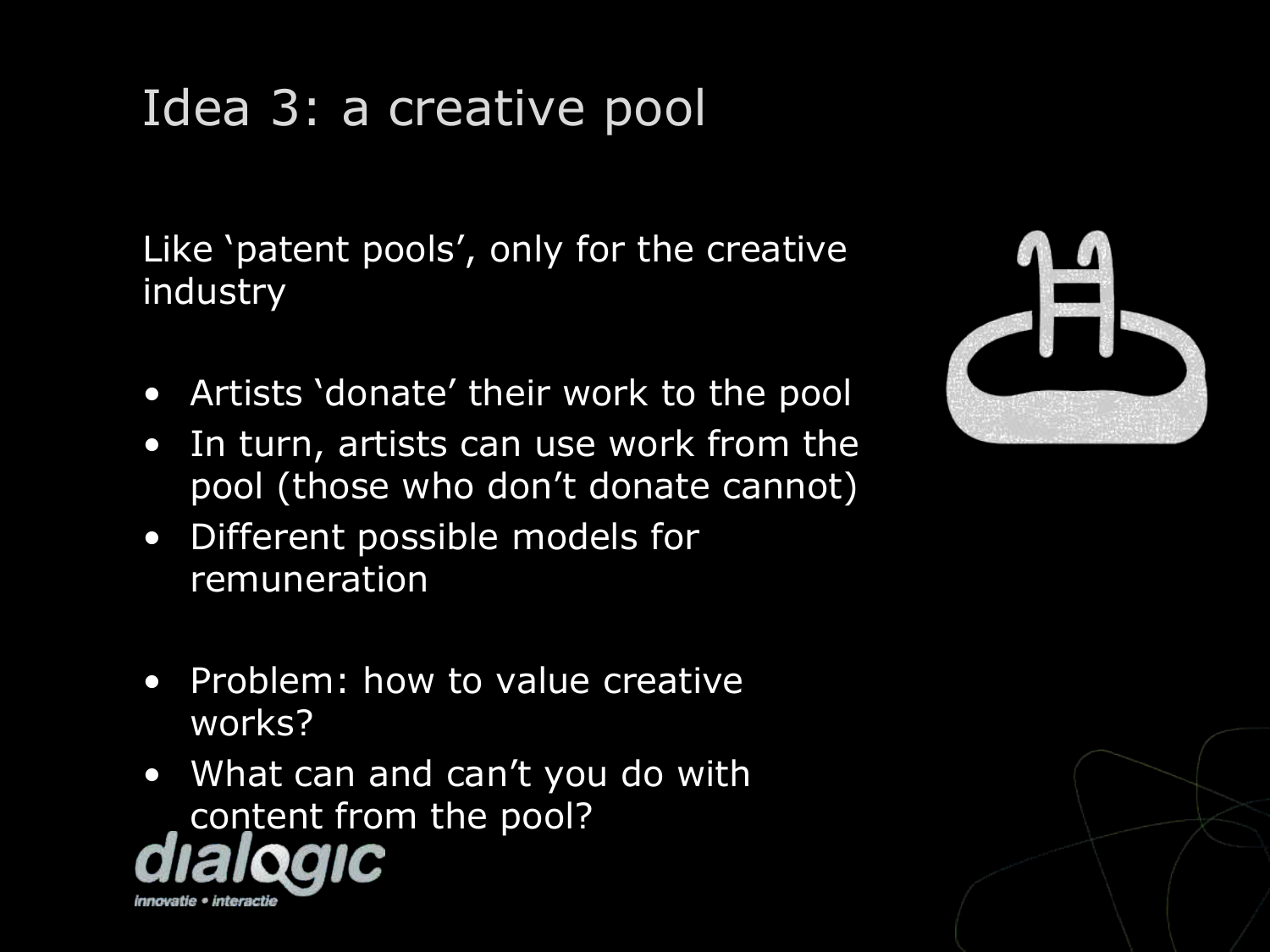### Idea 4. Open source licenses

Open source licenses used to be for software, but their model perhaps also works for other types of IP. Examples:

#### • **'Free as in free speech'**:

- GPL2. If you use something GPL'ed, your own work is under GPL by extension ('viral').
- GPL3: you also implicitly license your patents so user cannot be sued later on

#### • **'free as in free beer':**

- BSD, MIT: Basically, you can do whatever you want (even commercial things)
- Creative Commons (different variants). Do whatever you want, but not commercially and/or with attribution



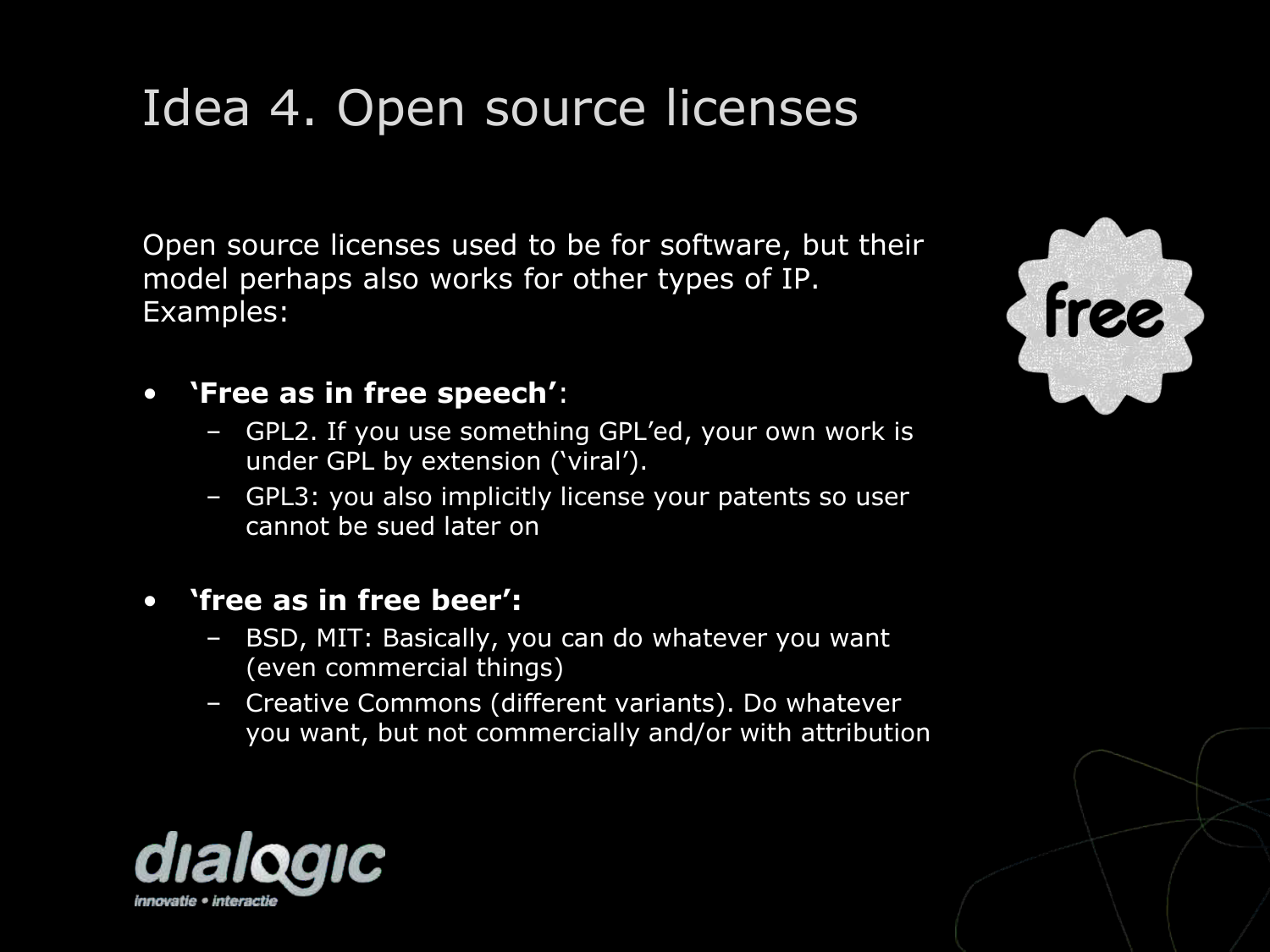# How to deal with IPR in the Creative Ring?

SPECIFI IPR framework (D7.4) to the rescue:

- 1. Map content used in a project, find out IPR status and owner
- 2. Map all parties involved in a project
- 3. Map flows of content between parties
- 4. Attach IPR measures to each flow (e.g. license terms)

Coincidentally we use the same procedure for assessing security and privacy risks:

1. Find out which content items are privacy-sensitive or confidential

- 2. Attach data retention policy, protection to items
- 3. Attach security measures to content flows